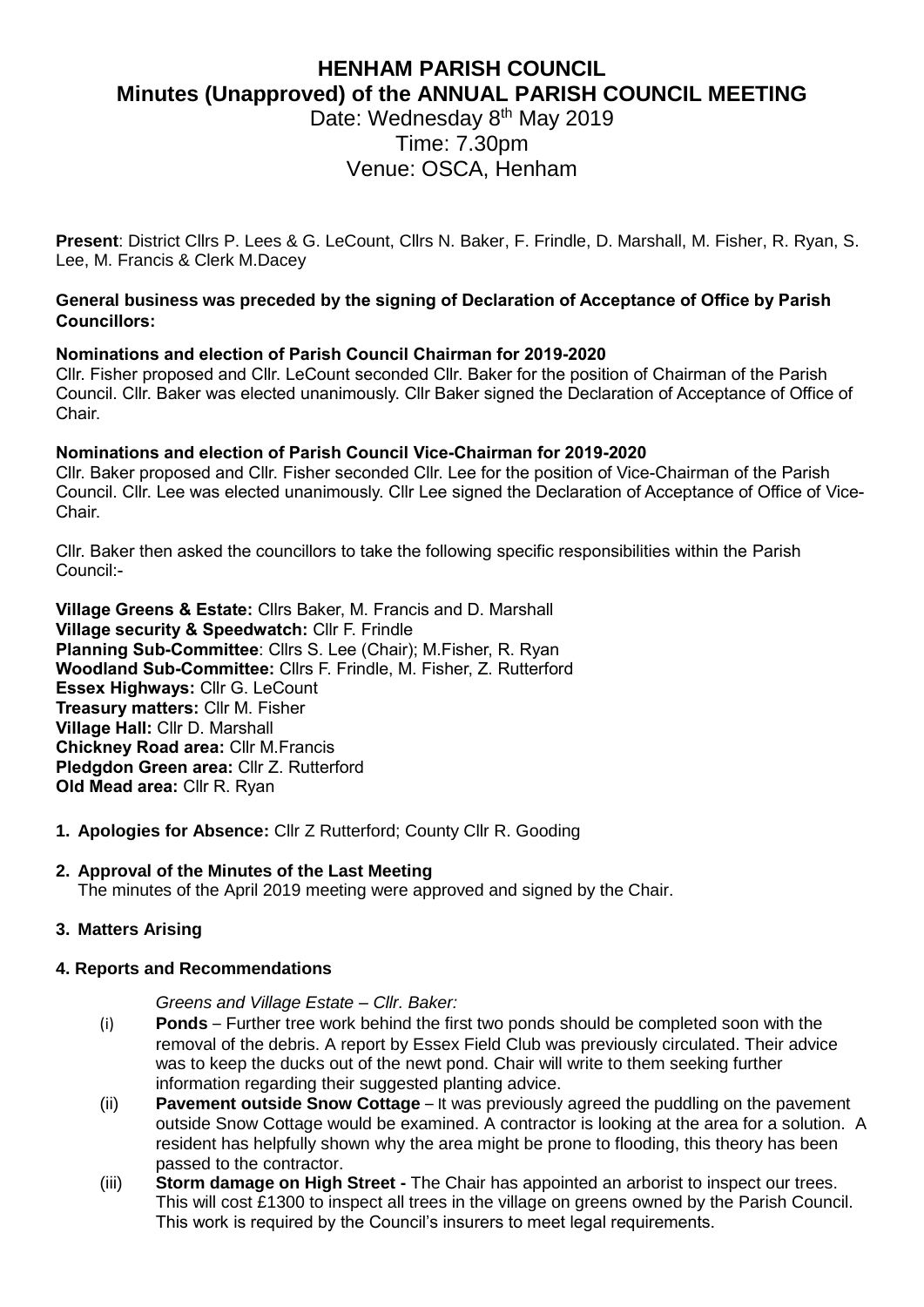- (iv) **Potholes by the Church triangle –** a resident has written to the Clerk expressing concern regarding the potholes by the Church. It was agreed the Chair would obtain a quote for pothole repairs.
- (v) **Poplar Hall –** Cllr Marshall updated the Parish Council. It was agreed he would arrange to clear out the remaining vegetation along the wall facing the pub and re-seed with grass.
- (vi) **Pond railings –** The previous painting of the pond railings has not lasted very well and the railings are looking unsightly. Following a discussion it was agreed to appoint Mr Mower who will repaint the railings by the two ponds for £335.00.

**Woodland** – update from Cllr Frindle who will advertise and organise a sub committee consisting of Cllrs Frindle, Fisher and Rutterford and any interested residents.

**Village Hall** – update from Cllr Marshall. Mr Dacey has been instructed to advise the Parish Council to project manage the village hall project. Cllr Baker, Mr Dacey and Mr Brennan had a meeting to discuss the Costs Estimate with a view to arranging an EGM in a couple of weeks for Cllrs to discuss the project going forwards.

**Speedwatch** – update from Cllr Frindle. An advert for more volunteers will be placed in the Dragon soon.

**London Stansted Airport Biodiversity Week** – The airport is offering free silver birch trees to local councils, email circulated prior to the meeting. Cllr Francis continues to liaise with London Stansted.

**Fitness training on Village Green** – The Chair has been approached by a personal trainer whether she can use the village green for 1 hour a week for a personal training session. Following a discussion it was agreed this would be permitted so long as no nuisance is caused to residents.

**Abbotsford Bridge repairs - Hall Road Closure** - Further to vegetation clearance works carried out in March 2019, Essex Highways has confirmed the next phase of works at Abbotsford Bridge, which is located on Hall Road (an unclassified road) in Elsenham is set to begin and that Essex Highways Letters were being sent to local residents in April to make them aware that **reconstruction works will start from 13 May with the support of a full (24 hours a day) road closure. Due to the nature of the work being carried out, no vehicles will be permitted through the road closure until the works are complete (approximately six months).** A temporary footway will be installed to provide access for pedestrians and dismounted cyclists. The watercourse and utility supplies will also be temporarily diverted to allow the removal of the existing structure and new bridge to be reconstructed. Properties on Hall Road will be fully accessible from either side of the closure points, via a formal diversion that will be in place. Care has been taken to avoid narrow lanes at Pledgdon Green, i.e. Brick End Road, Henham and Church End Lane when considering the diversion route. Updates will be posted on the village website and Facebook pages during this period. Please also refer to the website for 7/7A timetable: [https://trustybus.net](https://trustybus.net/)

**Drones** - A recent number of incidents in Henham, in relation to the flying of drones over the village, are causing concern to the Parish Council. Residents are reminded that it is illegal to fly adDrone within 5 km of an airport. In addition drones cannot be used to encroach on someone's privacy. A recent incident of a drone encroaching on the privacy of residents drew a rapid response as a result of the action by the Parish Council.

**Dangerous dogs –** Cllr Frindle has received another report of a dog acting dangerously. The Parish Council reminds villagers of their responsibilities and the law: Under the **Dangerous Dogs Act 1991** - I**t is an offence to have a dog dangerously out of control if it (a) injures someone or (b) makes someone worried that it might injure them.** Residents are urged to have their dog under control at all times.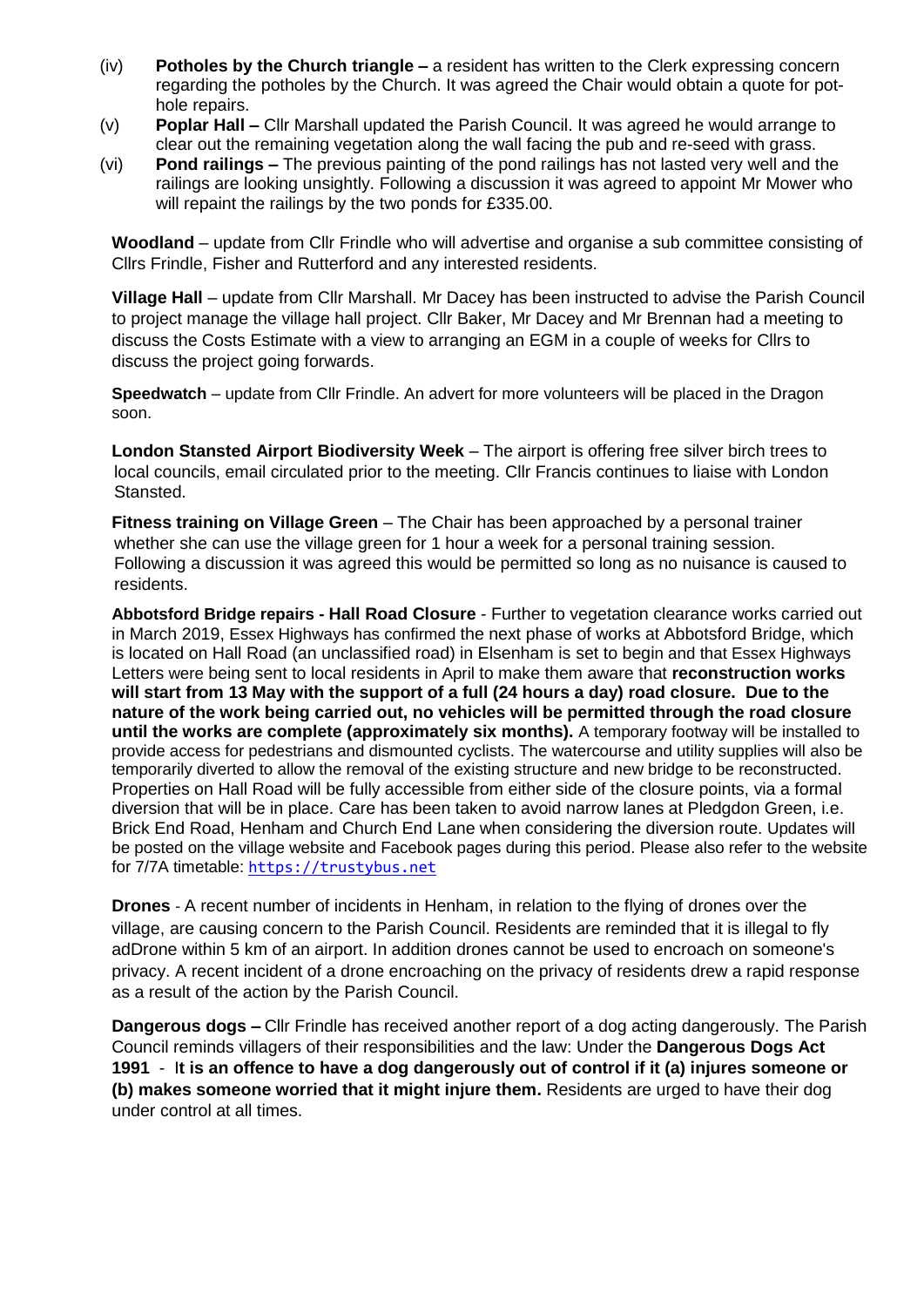| <b>Receipts</b>                                    |                                                    |           |         |            |
|----------------------------------------------------|----------------------------------------------------|-----------|---------|------------|
| From Whom                                          | Description                                        |           |         | Amount     |
| <b>UDC</b>                                         | precept                                            |           |         | £19,285.50 |
|                                                    |                                                    |           |         |            |
| To Whom                                            | <b>Description</b>                                 | Amount    | VAT     | Total      |
| (Invoice no.)                                      |                                                    |           |         |            |
| M. Dacey                                           | Clerk's salary (April)                             | £386.31   | £0.0    | £386.31    |
| N Baker                                            | Refund for retiring ClIrs flowers                  | £40.00    | £0.0    | £40.00     |
| Railton TPC Ltd<br>(1910)                          | Transport advice re Chickney Road                  | £1,369.61 | £0.0    | £1,369.61  |
| P. Knott (60377)                                   | Grass cut 3/4 & 17/4                               | £870.00   | £0.0    | £870.00    |
| S. Lee                                             | Refund for Clerk's laptop virus<br>protection      | £31.44    | £6.29   | £37.73     |
| Henham Village<br>Shop Association<br>Ltd (H00046) | Post Office Feb-May 2019                           | £2,083.50 | £0.0    | £2,083.50  |
| <b>MBA Structures Ltd</b><br>(1040)                | Village Hall structural report and<br>calculations | £750.00   | £150.00 | £900.00    |
| Treecology (01032)                                 | Various tree work in village                       | £1025.00  | £0.0    | £1025.00   |
| <b>JRB Enterprise Ltd</b><br>(19670)               | Dog poo bags                                       | £58.04    | £11.61  | £69.65     |

#### **Treasury Management Investment Policy and Strategy 2019/20 – Cllr Fisher – nothing to report.**

Henham Parish Council Receipts and Expenditure records for Quarter 2 and Quarter 3 of 2018-2019 financial year were approved by Cllr Fisher.

#### *(iii) Planning and Developments*

# **Applications:**

- **UTT/19/0966/FUL** proposed Variation of condition 11 (Removal of existing building) on UTT/18/3370/OP - to read "Prior to occupation of the first dwelling of the development hereby approved in principle, all of the existing buildings shown coloured in green as number annotated on the 'buildings to be retained and demolished' plan drwg. ref. 218069 VOC 001 B dated 24/04/19 (i.e. Buildings 1-13) shall be demolished and any materials arising therefrom not used in the development permitted shall be removed from the site" - Land South Of The Farmhouse Old Mead Road
- **UTT/19/0899/FUL** Section 73 retrospective planning application for change of use of barn to gym, (alternative to that approved under UTT/16/2801/FUL), to include construction of external ramps, raised decking and training equipment on agricultural land, retention of air conditioning units, increase in opening hours, and provision of part-time beauty room and hairdressers. Change of use of part of brewery to additional gym space and part-time physiotherapy room to include small single storey link between the two buildings - Parsonage Farm Church End. The Clerk declared an interest and left the meeting.
- **UTT/19/0900/LB** proposed conversion of part of brewery building to additional gym space and physiotherapy practice room. Single storey link extension between existing gym building and brewery building - Parsonage Farm Church End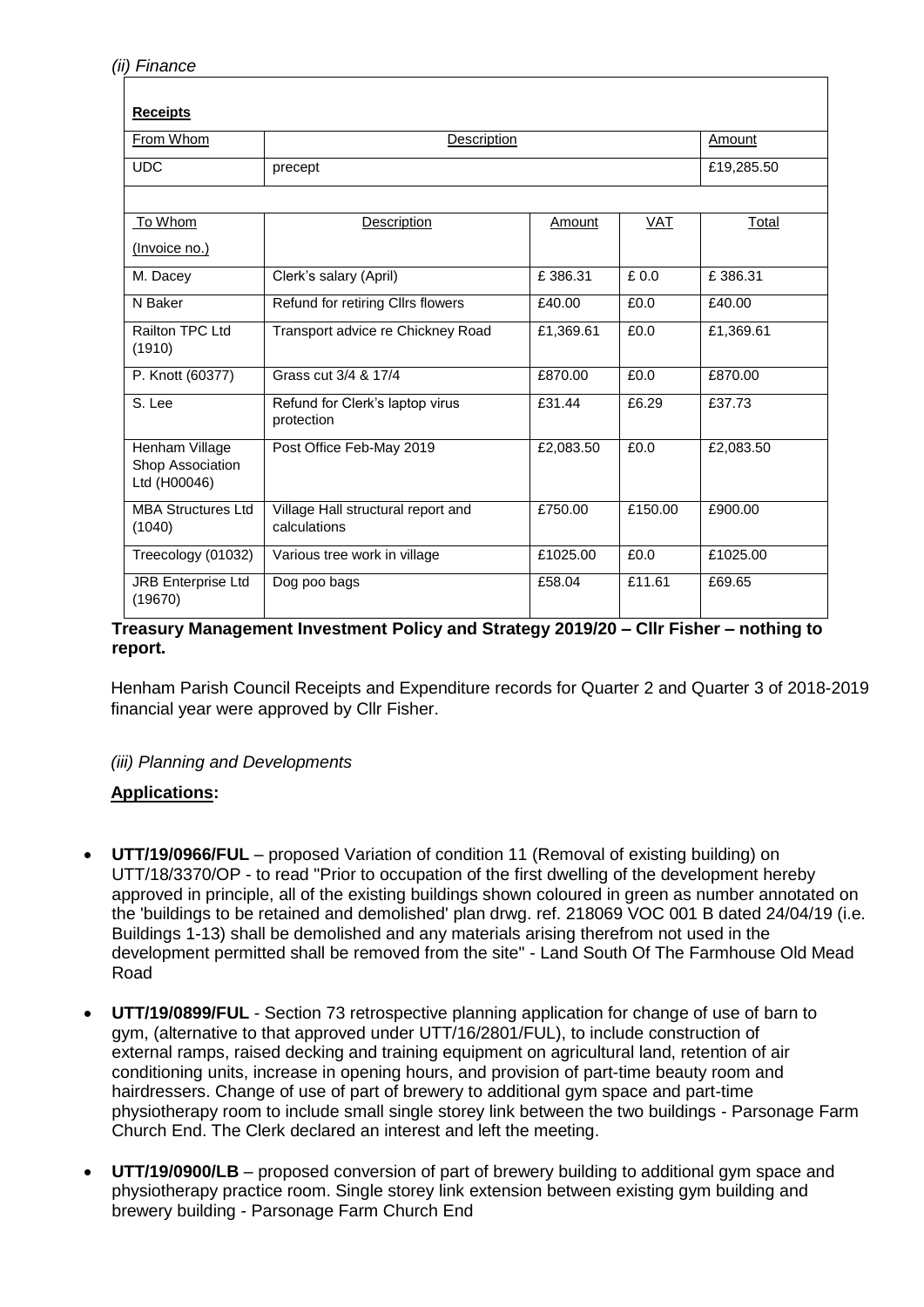• **FAIRFIELD: UTT/17/3573/OP Land to The North West of Henham Road** – Henham Parish Council strongly opposes this development of 350 houses and will challenge it at the UDC Planning meeting. It was expected that the planning meeting may be heard on 19<sup>th</sup> December but will be pushed back to June 2019.

**Breaches:** *District Cllr Lees to update re HTY:*

• **Hill Top Yard (UTT/15/0623 – Enforcement – removal of 5m lights) –** The Parish Council continues to monitor any other ongoing breaches of the planning conditions. District Cllr Lees has chased up the breach. UDC has confirmed this has now been logged as a new investigation. The reference number is ENF/19/0077/C and the case officer is Gary Collins. **Appeals: None**

**Decisions: None**

### *(iv) Highways –* **UPDATE from Cllr LeCount: No meeting with Rissa Long at ECC until after the local elections.**

Repairs to entrance of Old Mead Lane –There is some differing opinion on ownership of the entrance with Essex Highways but OLMRA's understanding is that the lane truly begins at the gate which is about 2 metres into the turning. Cllr LeCount to liaise with Essex Highways.

Hall Road Henham The Henham Parish Council agreed to pay for the installation of a 40mph buffer zone at this site – *Actual date to be advised* 

**Residents are encouraged to also report any matters to Essex Highways direct via the Essex Highways web site [www.essex.gov.uk/highways](http://www.essex.gov.uk/highways) (details also on the Henham Website), as the more people who complain regarding Highways matters the more likely something will get done.**

# **5. Correspondence**

Sent/Received: Email to the Chair from a personal trainer. Email to Clerk re potholes by Church.

Planning Applications - see 4(iii) above

• Clerk – approximately 200 emails in April 2019.

#### **6. Waste and Minerals Development Issues** - Nothing to report.

**7. Stop Stansted Expansion** – The Communities Secretary finally announced his decision on 20 March 2019. He has declined to call in the application for national consideration. His stated reason for not intervening is that "the application does not involve issues of more than local importance". SSE have started legal proceedings which will take the form of an application to the High Court for a Judicial Review ('JR') of the decision of the Communities Secretary not to call in the Stansted Airport planning application. Please refer to the village website for further updates.

# **8. Governance** – Nothing to report.

**9. Local Plan** – The sessions of the Examination of the Uttlesford Local Plan have now been confirmed and will take place in two stages: **Stage 1 will solely cover legal and procedural matters, duty to cooperate (DtC), objectively assessed needs for housing and employment land, the spatial strategy, strategic infrastructure and London Stansted Airport and the proposed garden communities.** If following the Stage 1 hearing sessions, the Inspectors are satisfied that the relevant legal duty has been met and they consider the Plan is legally compliant and capable of being found sound on the matters considered at Stage 1 the examination will move on to Stage 2. **Stage 2 will consider development management type policies and the site allocations.**